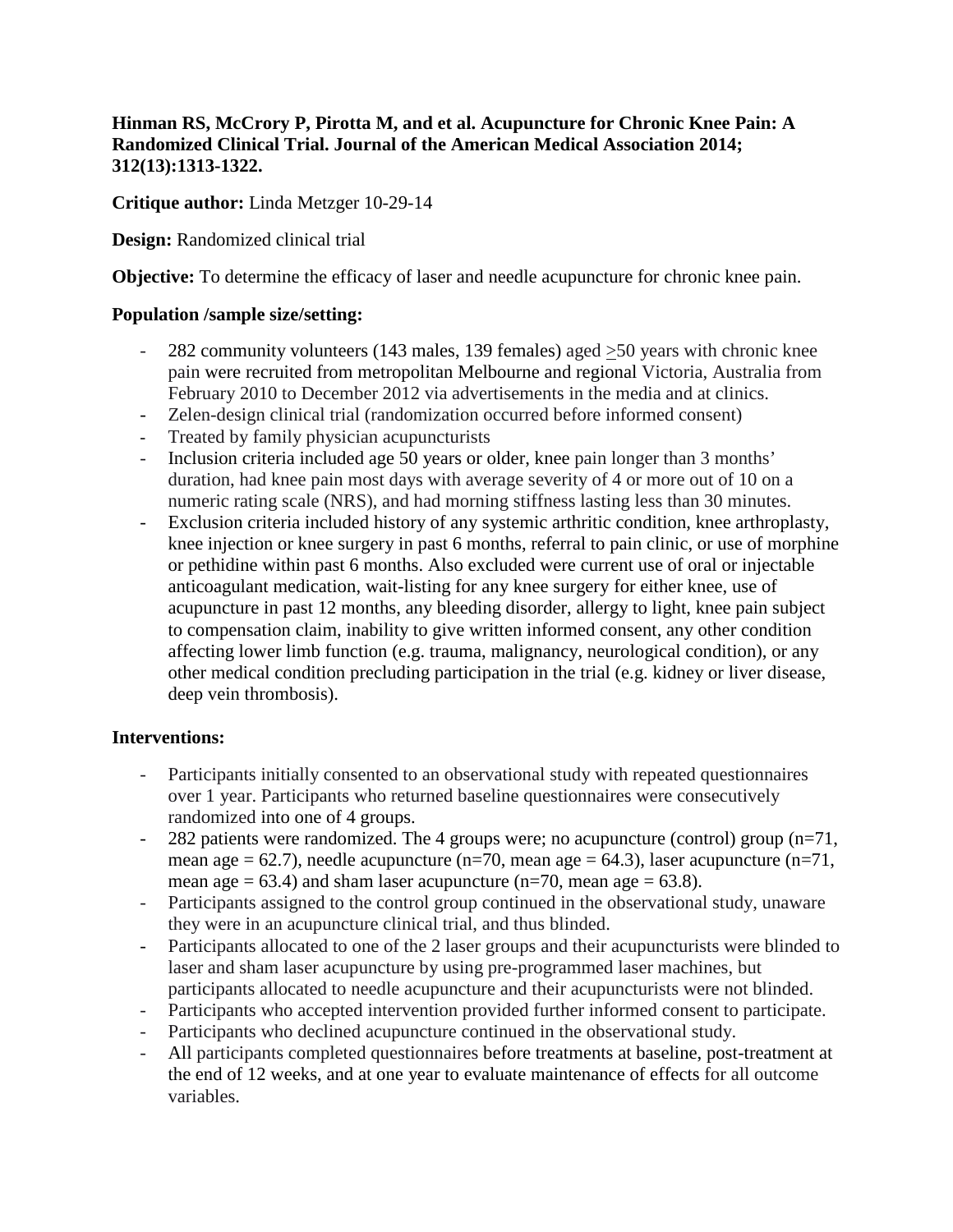- A combined Western and traditional Chinese medicine style of acupuncture using 6 or more points was delivered according to usual practice by 8 family physicians registered as acupuncturists.
- For laser and sham laser acupuncture, Standard Class 3B laser devices were used (measured output 10mWand energy output 0.2 J/point), with a red non-laser light at the probe tip that lit up in active and sham modes to maintain blinding. Laser and sham laser acupuncture interventions did not include any needle acupuncture.
- Twenty minute treatments were delivered once or twice weekly for 12 weeks, with 8 to 12 sessions in total permitted.

### **Main outcome measures:**

- Primary outcome variables included self-reported average knee pain and function over the previous week at 12 weeks follow-up. Pain was measured using a 0 to 10 point numeric rating scale (NRS) with a minimal clinically important difference (MCID) of 1.8 points, similar to the visual analog scale (VAS). Physical function was measured using the Western and McMaster Universities Osteoarthritis Index (WOMAC, Likert version 3.1) function subscale, scored from zero to 68 with higher scores indicating worse function with a MCID of 6 non-normalized units.
- Secondary outcomes measured at 12 weeks and one year included average knee pain on walking and standing, average daily activity restriction over the previous week, pain on the WOMAC pain subscale, health-related quality of life, physical and mental component summary scores of the Short Form Health Survey (SF-12), and one year follow-up of primary outcomes. In addition, at follow-up, participants rated global change overall, in pain, and in physical function.
- Sample size: To achieve 80% power at a 2-sided 5% significance level, 66 patients were required in each treatment group which was rounded up to 70.
- At 12 weeks and 1 year assessments, 26 (9%) and 50 (18%) participants were lost to follow-up, respectively.
- There was no statistically significant difference between groups at baseline, except the sham laser group had slightly more participants with symptoms exceeding 10 years duration.
- Slightly fewer allocated to receive sham laser acupuncture declined treatment (9/70, 13%) compared with needle (13/70, 19%) and laser acupuncture (12/71, 17%).
- In the 2 laser groups, most participants and acupuncturists were unable to identify whether active or sham acupuncture was delivered.
- For the ITT analyses at 12 weeks, there were no significant differences in the primary outcome of overall pain between active laser and sham laser acupuncture, between needle and active laser acupuncture, between needle and sham laser acupuncture, and between control and sham laser acupuncture. Both needle (-1.1) and active laser acupuncture (-.08) resulted in statistically significant modest reductions in pain compared with control at 12 weeks, but the MCID (-1.8) was not attained.
- For the ITT analyses at 12 weeks, there were no significant differences in function between active laser and sham laser acupuncture, or any other group comparisons, except that needle acupuncture compared with control significantly improved physical function (-3.9) modestly (MCID of -6.0 was not met), but needle acupuncture was not different from sham laser acupuncture.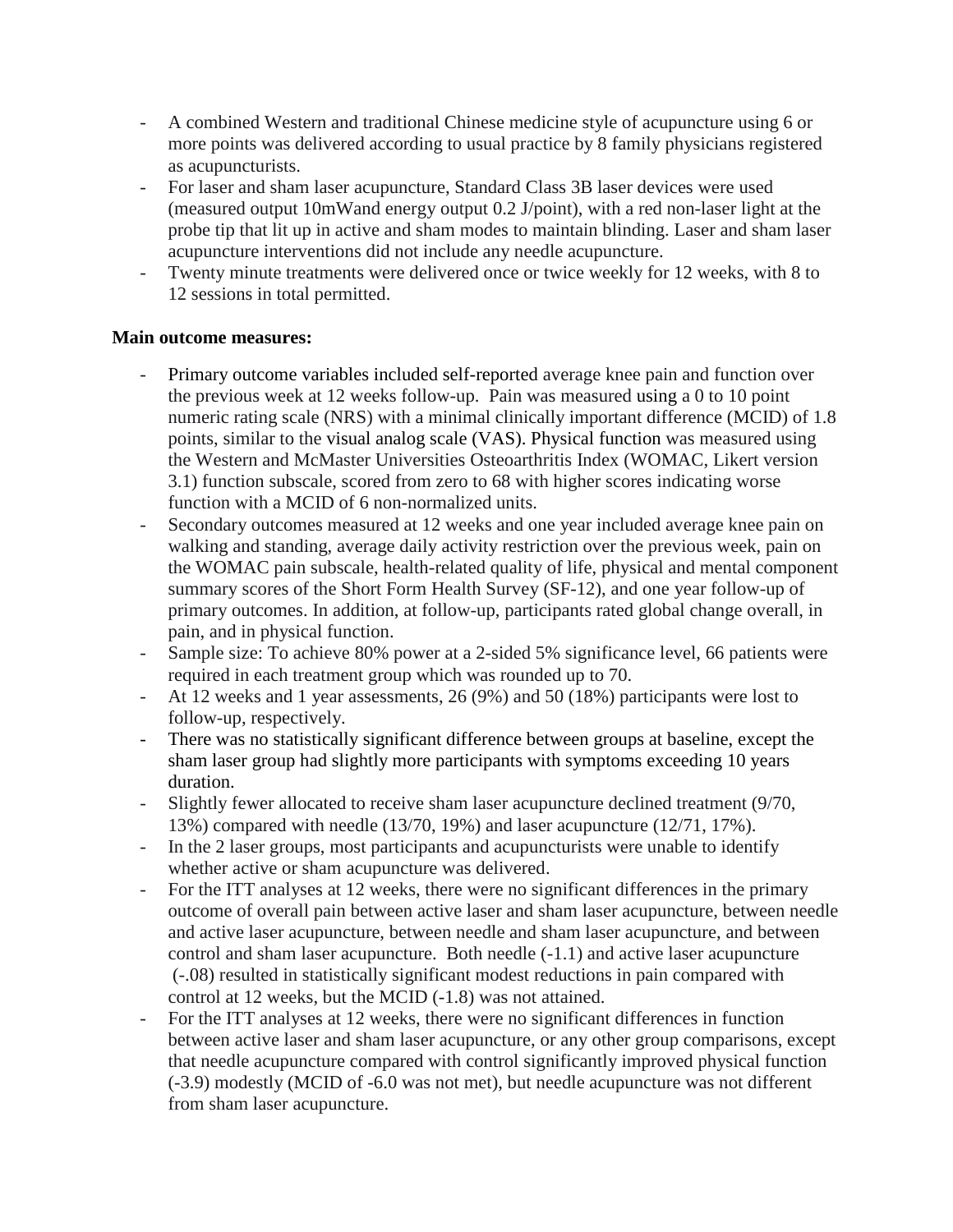- In all of the 12 week comparisons between the groups for pain and function for the ITT analyses, all differences were less than the MCID.
- For the ITT analyses at the one year follow-up, there were no significant differences in the primary outcomes of overall pain and function between any groups compared with the control group or between any groups compared with each of the other groups. In all of the one year comparisons between the groups for pain and function, all differences were less than the MCID.
- Most secondary outcomes showed no significant differences between any group comparisons for the ITT analyses, except that needle acupuncture compared with control improved pain on walking and standing at 12 weeks, but was not maintained at 1 year. Needle acupuncture compared with control significantly improved activity restriction at 1 year. Needle acupuncture compared with control also significantly reduced WOMAC pain at both 12 weeks and one year, but the MCID was not met.
- When analyzed as treated at 12 weeks, there were small statistically significant differences in the primary outcomes of overall pain and function for all groups compared with the control group, except for active laser versus control for function. For overall pain compared to control, the estimates were -1.5 for needle, -1.0 for active laser, and -1.2 for sham laser. For function compared to control, the estimates were -4.4 for needle, -3.0 for active laser, and -3.6 for sham laser. None of the estimates met the MCID of 1.8 points for pain or 6 units for WOMAC function. When analyzed as treated, there were no significant differences in the primary outcomes of overall pain and function between any groups compared with each of the other groups.
- When analyzed as treated at the one year follow-up, there were no significant differences in the primary outcomes of overall pain and function between any groups compared with the control group or between any groups compared with each of the other groups. In all of the one year comparisons between the groups for pain and function, all differences were less than the MCID.

# **Authors' conclusions:**

- Needle and active laser acupuncture were no more effective than sham laser acupuncture. Even though needle and active laser acupuncture improved pain after treatment compared with control after 12 weeks, improvements were not sustained at 1 year and were of a clinically unimportant magnitude.
- Improvement in WOMAC physical function with needle acupuncture relative to control at 12 weeks was of a clinically unimportant magnitude and did not persist at 1 year. Furthermore, this improvement was not different from sham laser.
- Sample size may have contributed to the nonsignificant findings between active and sham laser acupuncture. The study was powered for between-group differences based on MCIDs in primary outcomes.
- The findings from this study advise against the use of acupuncture for patients older than 50 years of age with moderate to severe chronic knee pain.
- In this study, any benefits of acupuncture were exclusively attributed to incidental effects, given the lack of significant differences between active acupuncture and sham treatment. Subjective outcome measures, such as self-reported pain and physical function, as used in this study, are particularly subject to placebo responses. This study may have observed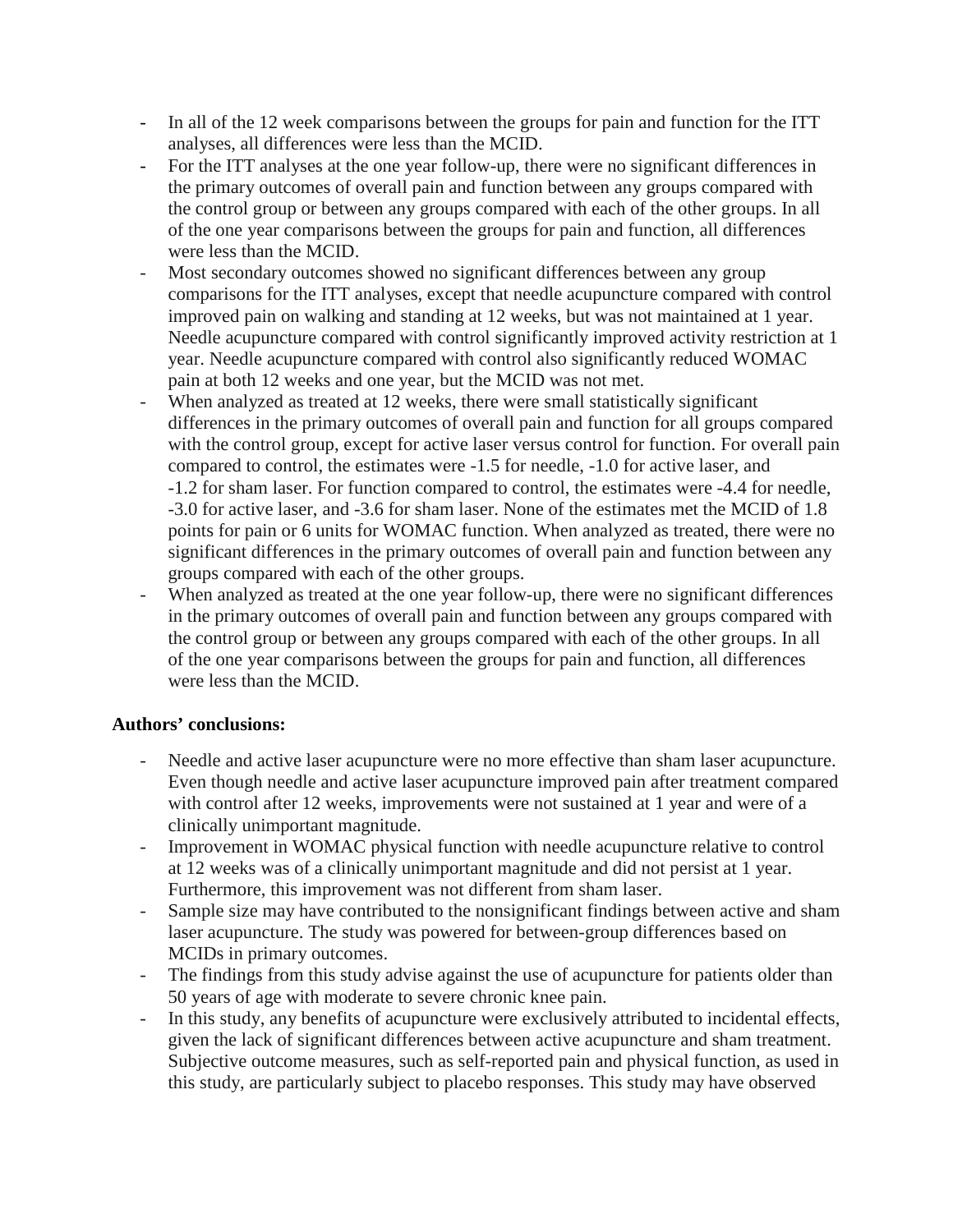significant differences between active and sham acupuncture had objective outcome measures been included.

- This study did not go beyond the 1-year time period for acupuncture outcomes, and it is possible that there are benefits of treatment beyond 1 year that this study did not capture.

# **Comments:**

- This is a well conducted randomized clinical trial.
- Primary outcome measures were not clearly stated. The main aim of this study was to compare laser acupuncture to needle acupuncture. The comparison of needle acupuncture with sham laser acupuncture was not in the aims or hypotheses of this trial. Thus the conclusion that needle acupuncture was not better than sham acupuncture was based on a pot-hoc hypothesis.
- Major strengths of this study include its Zelen design, comparison of needle and laser acupuncture, acupuncturist blinding in laser groups, and measurement of 1-year outcomes to evaluate maintenance effects. These are important additions to the acupuncture literature.
- This Zelen-design clinical trial minimized potential for performance and response bias in the laser acupuncture group by including a blinded sham laser acupuncture treatment, thereby reducing treatment expectations that can often inflate benefits, both of which could have influenced outcomes.
- A major strength of the study was the incorporation of both of a control group that received no acupuncture treatment and a blinded sham acupuncture treatment group. Sham laser acupuncture is a credible control for needle acupuncture and provides for blinding of patients and acupuncturists which is not possible with needles.
- It appears that both the laser acupuncture and sham laser acupuncture groups were informed that they were in a randomized clinical trial (RCT), but were blinded to which laser group they were randomized to. Participants randomized to the control group continued in the observational study, and were unaware they were in an RCT and thus blinded. It appears that the needle acupuncture group was not informed that they were in an RCT, but were continuing in the observational study. The needle acupuncture group was not blinded to their treatment.
- Previous trials have not been able to blind participants who do not receive acupuncture. The Zelen design allowed blinding of the control participants, thereby minimizing the risk of discouragement in the untreated patients. For acupuncture trials in particular, knowledge of the intervention itself in the control group may influence the study outcome, so the Zelen-design completely eliminated this influence in the control group.
- Lack of acupuncturist and participant blinding to needle acupuncture may have introduced treatment bias, response bias, or both in this group and may explain why needle acupuncture improved pain and function relative to control at 12 weeks.
- Patients' distinct acupuncture preconceptions, and the positive attitudes they may have toward acupuncture are consistently associated with significantly better treatment outcomes. Knowledge of the intervention may also influence recruitment. Patients in this trial had no knowledge they were recruited for an acupuncture study. The influence of this type of recruitment bias is greatly reduced in this Zelen-design clinical trial and also ensured that not only patients with positive acupuncture attitudes were recruited. Because the recruited patients may have held less-positive expectations about acupuncture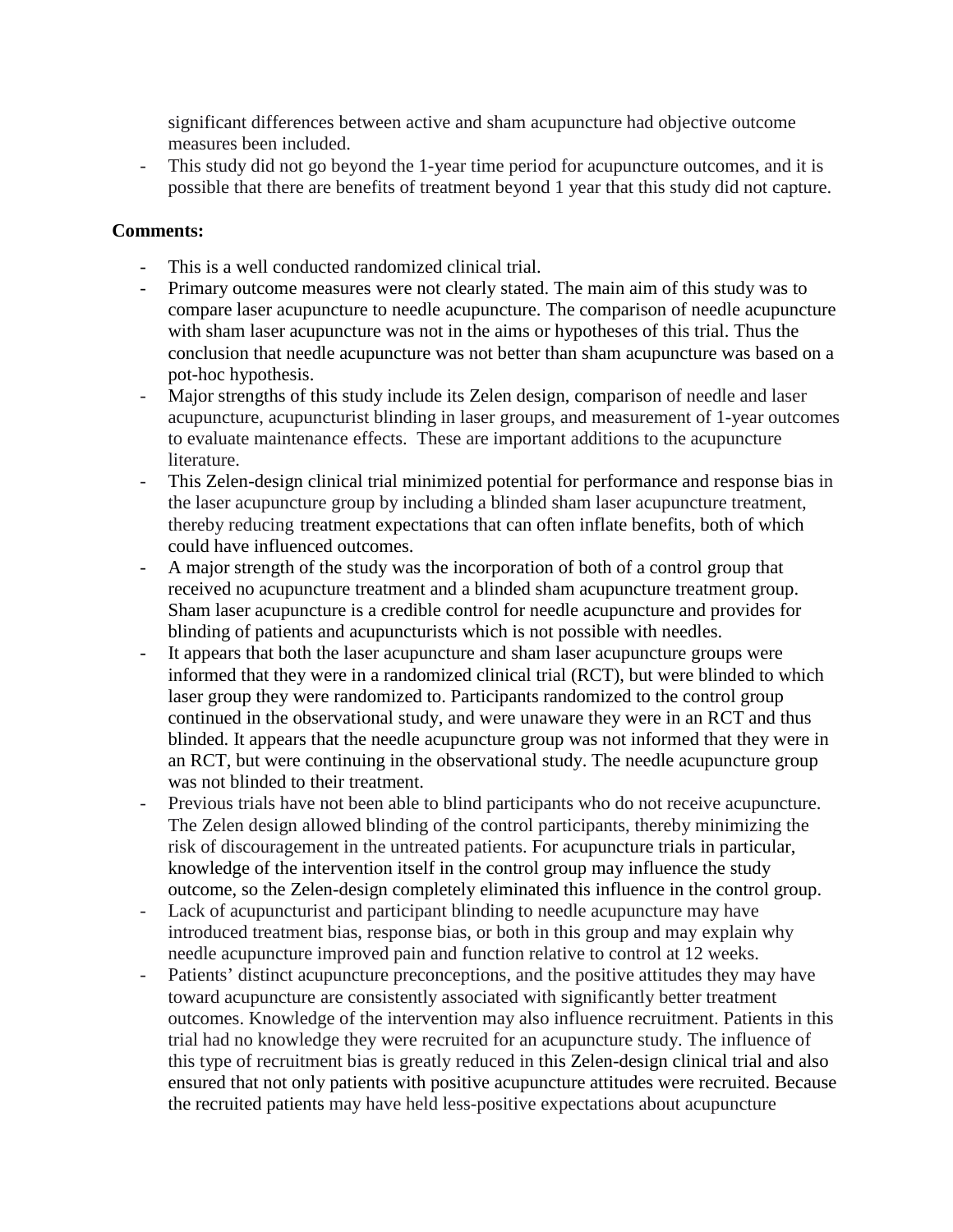compared with previous research, this may help explain the minimal acupuncture effects (relative to control) that were observed in this study. This is a major advantage over previous acupuncture studies.

- Analyses were conducted by blinded statisticians. An intention-to-treat approach was the primary analysis used, but that included all patients randomized to a particular treatment which included those that were treated and those who declined invitation to treatment. Secondary analyses addressed potential dilution effects due to the Zelen design, so "as treated" analyses were also performed which compared participants by treatment received regardless of randomization. "As treated" analyses can be biased if participants who accept their assigned treatment differ from those who decline treatment, and so these analyses should be viewed with caution. The participants in the "as treated" analyses are generally those who have positive views of acupuncture and who think they will benefit from it.
- Sample sizes of the 4 groups ranged from 58 to 69 at 12 weeks and 51 to 62 at one year in the ITT analyses, and 54 to 69 at 12 weeks and 48 to 62 at one year in the as-treated analyses, both of which are somewhat below the required 66 needed to detect statistical significance. The smaller number of patients in each group may have resulted in a slightly underpowered study which was not sensitive enough to detect a difference in pain or function scores between intervention groups. Although a larger sample may have detected statistically significant effects of active acupuncture relative to sham, the clinical relevance of such differences would be questionable. The observed between group differences were smaller than the MCIDs, and 95% confidence intervals indicated that the ranges of plausible between-group differences were unlikely to have included differences of any clinical importance.
- Regarding acupuncture recommendations, clinical guidelines for knee osteoarthritis vary from "conditionally recommend" to "advise against".
- The authors diligently reported the attendance at acupuncture sessions in all 3 groups. Over 90% of participants in the needle and active laser groups attended at least 8 acupuncture sessions, however, only 75% of sham laser group participants attended at least 8 acupuncture sessions. Perhaps the sham laser group would have improved even more if their treatment attendance rate was higher.
- The percentage of allocated participants that declined treatment in the 3 groups (13%, 19% and 17%) was slightly above the mean of 13.8% for other Zelen-design trials. Since all patients allocated to a treatment group, regardless of whether they declined their allocated treatment or not, must be included in the analyses, this may have diluted the measureable effects of each acupuncture treatment. However, when analyzed as treated, primary outcomes did not differ between active and sham acupuncture.
- At 12 weeks, 26 (9%) of participants were lost to follow-up, and at the one year assessment 50 (18%) were lost to follow-up. A separate analysis also corrected for any bias this may have introduced and did not alter outcomes. Even though the sham laser group had a slightly greater proportion of the drop-outs, most drops-outs in all groups were due to non-interest, and it is unlikely this would bias the study's outcomes.
- Limiting the study protocol to a total of 8 to 12 sessions of treatment, using a low dose of 0.2 J per point, and a low power setting of 10mW, together may have impacted the ability of the study to achieve the maximal therapeutic benefit of active laser for many patients